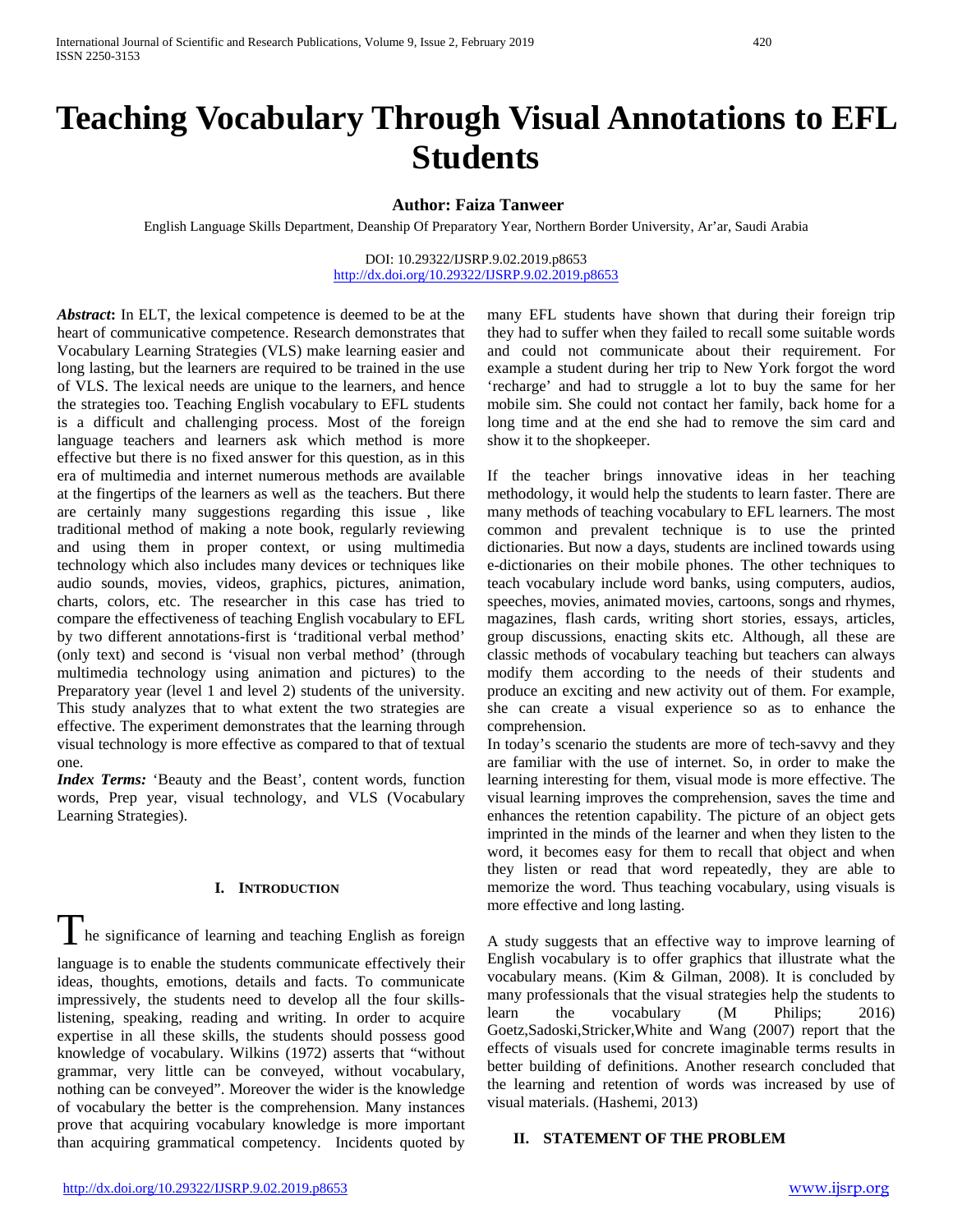Vocabulary learning is not an easy task for foreign language students. The students have exposure to native language most of the time and get little exposure to foreign language. They study all other subjects in native language. It's not easy for them to remember the vocabulary, in fact they often get confused in even identification of letters while reading. The Arabic language doesn't have 'p' sound so it's difficult for them to understand the difference between the pronunciation of letters p and b. They often get confused between c and s and also between a and e. So, the teachers have to find various interesting ways of teaching English so as to motivate them to learn a foreign language.

In brief, the purpose of this study is to develop an interesting way of teaching vocabulary to EFL learners and to motivate them develop their English Language Skills.

# **III. LITERATURE REVIEW**

Before teaching vocabulary, the teacher should know the nature of vocabulary and the type of vocabulary, she should select.

# **Nature of Vocabulary**

Understanding the nature of vocabulary is important to the process of investigating a better method of developing the students' vocabulary knowledge. Vocabulary consists of Content words and Function words. The Function words are articles, prepositions, pronouns, conjunctions etc. or all those words which contribute to the syntax of the sentence rather than to the meaning of a sentence, for example 'do' in I do not live here. Content words are nouns, lexical verbs, adjectives and certain adverbs also. They significantly contribute to the meaning of a sentence. Content words also comprise concrete words and abstract words. The concrete words are names of real objects or which can be taught showing pictures or real objects, but abstract words are those which cannot be shown for example anger, happiness, harmony etc. which can be explained only with the help of examples or situations. Finally words are also categorized into general vocabulary and technical vocabulary. The general vocabulary includes words like 'large' which is not associated with any particular content area or subject but technical vocabulary includes terms like 'photosynthesis' which is associated to particular content area , subject or topic.

# **Selecting the Vocabulary**

Before taking up the task of teaching vocabulary to the students, the teacher should select a passage according to the level of students. The passage can be a article or a short story or an extract from a long story, but it should have vocabulary which the students can comprehend by relating it to their previous knowledge. Some guiding points to help in such decision making are enumerated below:

- Select words that students will encounter frequently, and that therefore, represent common knowledge (Marinak, Moore, Henk, & Keepers, 1997).
- Identify words that are essential for understanding a reading selection.(Marinak, et al.1997, p. 1).

# **General Guidelines for Teaching Vocabulary**

- Ensure that students hear the correct pronunciation of the word and practice saying it aloud. Hearing the syllable structure and stress pattern of the word facilitates its storage in memory (Fay & Culter, 1977).
- $\triangleleft$  Teach word parts root words, base words, prefixes, and suffixes that students will encounter frequently (Jones, 1999).
- Teach words in related clusters to help students understand how words are related and interrelated (Marinak, et al., 1997).
- Identify examples/applications and non examples/nonapplications related to the meaning of the new word (Ellis & Farmer, 1996-2000).
- Help students connect new vocabulary to something with which they are already familiar (Ellis & Farmer, 1996-2000).
- \* Create opportunities for students to paraphrase the definition of a new term so that they can identify the main idea associated with the term and recognize specific bits of information that clarify its broader, more general core idea (Ellis & Farmer, 1996- 2000).
- Offer students the opportunity to acquire new vocabulary using a variety of learning modalities or formats that actively engage them in the learning process (Ellis & Farmer, 1996-2000).

# **IV. METHODOLOGY Participants**

The students of Preparatory year level 1 agreed to be a part of this research and they were only ten, for it was the second semester and at Northern Border University the pattern is such that only failure students of first semester or the students who couldn't appear for the exam during the first semester, and the foreign students (from Arabic speaking countries like Syria, Jordan etc.)are allowed to register themselves for the second semester. So, the strength is very low during second semester, hence a limitation to this study was that the sample size was very small.

# **Instruments for evaluation**

Two questionnaires were used as instruments for evaluation. Both of them consisted of multiple choice questions and one question paper was to assess the learning of vocabulary taught in the traditional manner and the second questionnaire was to assess the vocabulary learning through visuals and pictures.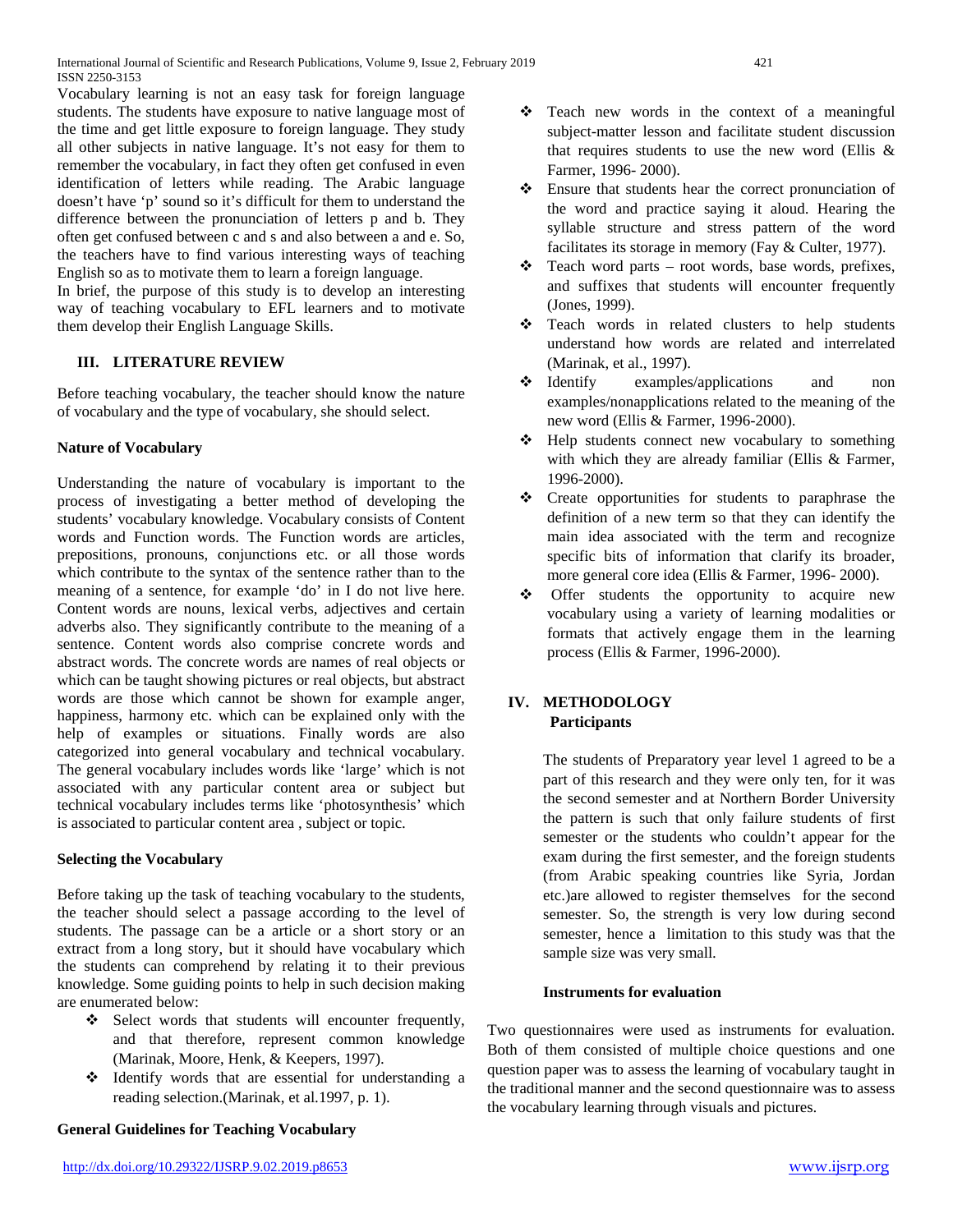#### **Treatment**

The students were taught for eight sessions which was one and half hour each and in all 80 words were selected from a short story and out of these eighty, forty words were taught through traditional i.e. paper pen method and remaining forty were taught through visuals which were depicted using Power Point presentation. Each lecture was divided into three parts i.e of 30 minutes each and during first session, the text was read and the students were made to underline the difficult or new words. Also the video of the selected story was played on the screen. In the second part of the lecture the traditional way of vocabulary teaching was undertaken and during the third session, the students were shown Power Point Presentation. So, in this session the vocabulary was taught through visuals mode.

#### **Materials used for the experiment**

The experiment involved both the methods of teaching, the ordinary traditional as well as the visual method, hence the white board, markers, the over-head projector, the speakers set , DVD, note-books, pens and Oxford dictionary were employed for the task.

#### **Procedure and Design**

A short story ' Beauty and The Beast' was selected for this experiment as it consisted of simpler vocabulary, keeping in mind the level 1 students of Prep year. A group of ten students attended the classes for this experiment. The print-outs of the story were distributed to them and they were made to read the story , just one page everyday and then the difficult words, which were already highlighted, were explained. A list of the vocabulary and their meanings was distributed, and they were also made to repeat the words and their meanings, so as to teach them the correct pronunciation and to help them memorizing those new words. Also they were asked to maintain a word-bank , which was a note book in which they used to copy ten words everyday with their meanings in English as well as Arabic, (their mother tongue). In the second session the same group was made to practice some other selected vocabulary from the same story

#### **V. RESULTS**

The students scored better marks in fact some of them scored full marks in the questionnaire based on vocabulary taught through visuals or pictures. They through repetition as well as through pictures and animation. They were shown the Power Point Presentation of those words with the images, which explained them visually. Also, the video of the same story was played inside the class so as to relate the words they learnt, to the situations they witnessed in the story. They were enraptured by the movie. Two separate tests were designed, one based on traditional way of teaching vocabulary and second, based on visual method of teaching vocabulary and these tests were conducted after 1 month teaching, to assess the better way of learning out of the two.



**Figure 1 The selected story with highlighted vocabulary**



 **Figure 2 Visual annotation of vocabulary**

took a longer time to recall meanings of those words which they had learnt from their note-books or through printed letters, and as a result they could score lesser marks.